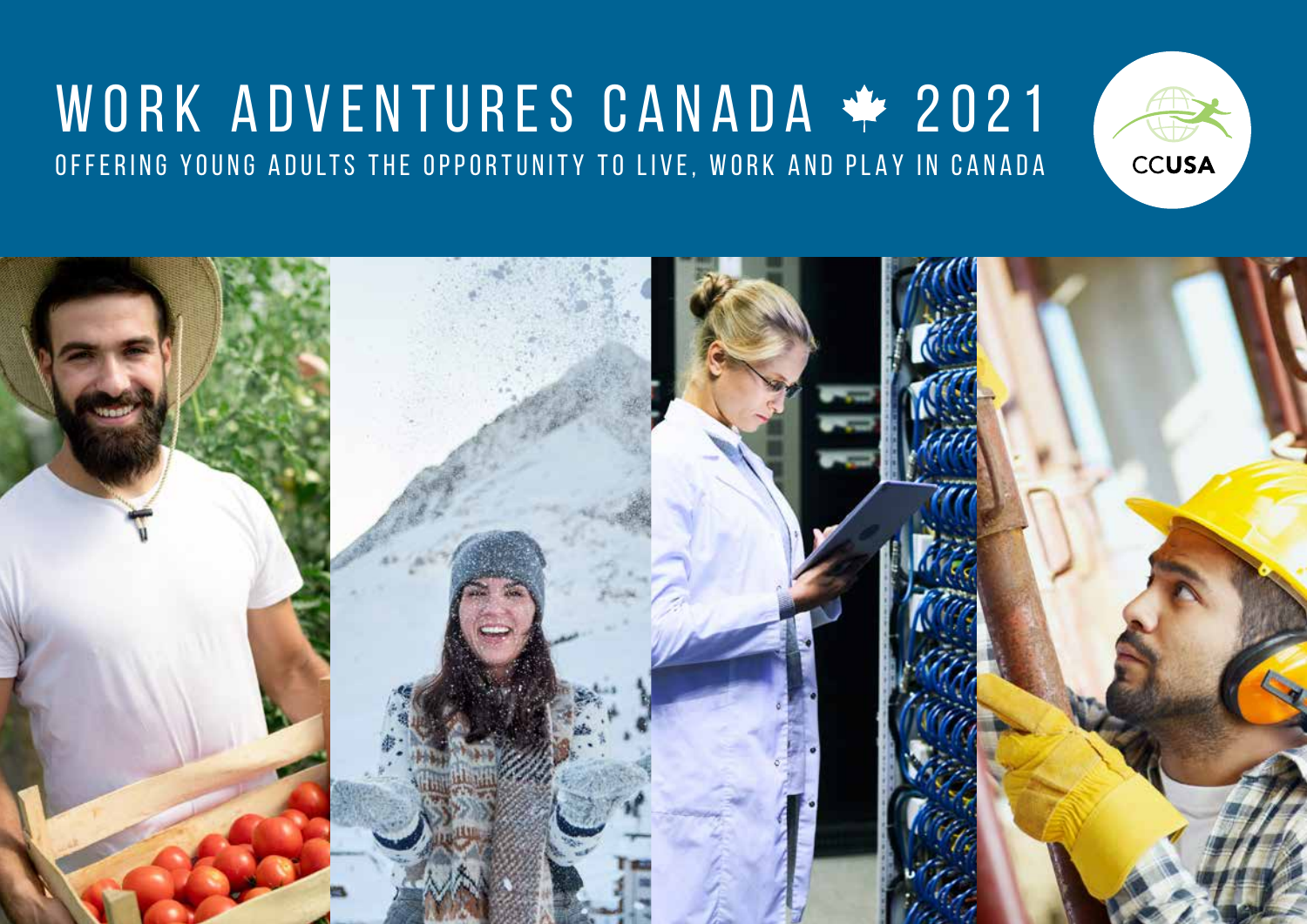# THE ADVENTURE OF A LIFETIME

CCUSA has years of experience facilitating unique overseas working adventures. We pride ourselves on our personalized customer service, affordable programs and the opportunity to provide amazing work-travel experiences for young adults all over the world. On our Work Adventures Canada program, you can spend up to two years working and travelling throughout Canada on a valid Canadian Work Permit.

#### **ELIGIBILITY**

In order to be eligible for the Work Adventures Canada program, you must be at least 18 years of age. Job openings are seasonal in the areas of:

- Farming IT/Tech
- 
- Construction
- Work & Study

We have winter, summer and year-round jobs available.

If you have specific job training, unique skills and certifications, then getting a job in Canada won't be hard. Our team is here to help you!

#### **WHAT YOU GET:**

- Job Placement: A confirmed job placement before arriving in Canada.
- Visa Advice: Detailed instructions and assistance from a licensed Canadian Immigration Attorney.
- Orientation: Two nights accommodation upon arrival in Canada along with assistance obtaining your SIN (Social Insurance Number) and opening a Canadian bank account.
- Insurance: Access to travel insurance for the duration of your stay.
- Personalized Customer Service: CCUSA offers you flexibility so you are quaranteed to find the right job for you. Our recruiting team is always available to assist you by phone or email. You are provided interview tips, résumé coaching and job hunting guides to ensure your Canadian adventure is successful.